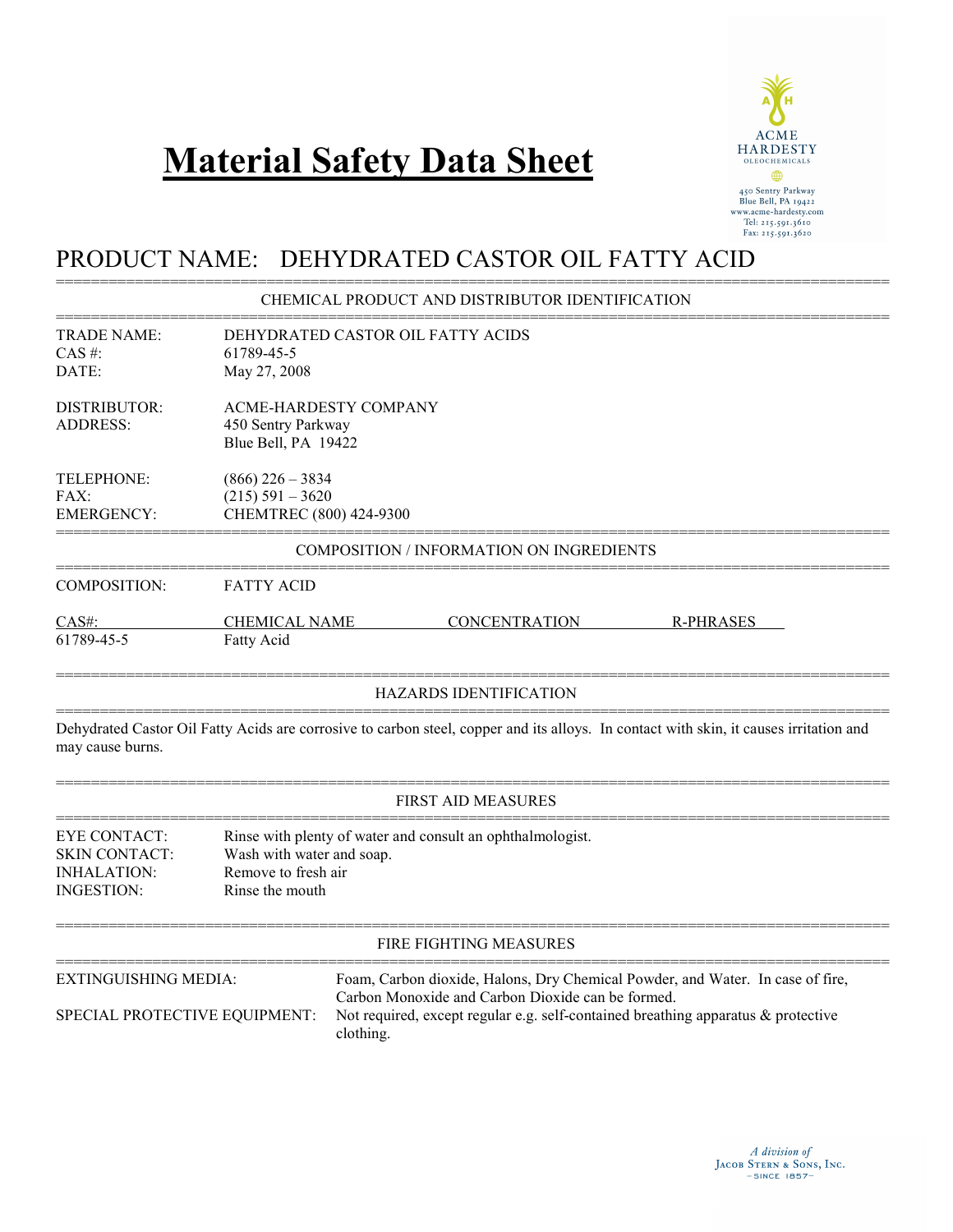# =============================================================================================== ACCIDENTAL RELEASE MEASURES

# =============================================================================================== PERSONAL PRECAUTIONS: Use gloves, eye goggles, boots, self-contained breathing apparatus ENVIRONMENTAL PRECAUTIONS: Limit the spillage by diking. Pump into separate tank or drums. METHODS FOR CLEAN UP: Absorb the residual material using sand and then dispose as per local regulations or incinerate.

# =============================================================================================== HANDLING & STORAGE ===============================================================================================

HANDLING: Keep the storage drums and tanks closed, away from water, alkaline chemicals and sources of ignition. STORAGE: Keep containers in dry-shaded go down. Store in stainless steel or epoxy-coated tanks or drums.

# =============================================================================================== EXPOSURE CONTROLS / PERSONAL PROTECTION ===============================================================================================

ENGINEERING MEASURES: Provide proper exhaust where product is heated. Provide safety shower and eye bath where the product is handled. CONTROL PROTECTION: PERSONAL PROTECTION: Use gloves, goggles, self-contained breathing apparatus, protective clothing and boots Respiratory: When handling hot product, respiratory mask recommended Hand: Chemical resistant gloves Eye: Protective Glasses Skin: Protective clothing, boots

# =============================================================================================== PHYSICAL & CHEMICAL PROPERTIES

| APPEARANCE:                   | Colorless to pale yellowish liquid                    |
|-------------------------------|-------------------------------------------------------|
| ODOR:                         | Characteristic fatty                                  |
| pH:                           | Mild acidic                                           |
| <b>BOILING POINT:</b>         | Approx. $200^{\circ}$ C, 1 mm Hg                      |
| <b>MELTING POINT:</b>         | Not applicable                                        |
| FLASH POINT:                  | Approx. $180^{\circ}$ C, (PMCC)                       |
| AUTOFAMMABILITY:              | None                                                  |
| VAPOR PRESSURE @ 20°C:        | $< 0.1$ mm                                            |
| <b>RELATIVE DENSITY:</b>      | about 0.9.4 @ $25^{\circ}$ C                          |
| SOLUBILITY IN WATER:          | Insoluble                                             |
|                               | Soluble in most organic solvents at room temperatures |
| <b>PARTITION COEFFICIENT:</b> | Not test                                              |

#### =============================================================================================== STABILITY AND REACTIVITY

| CONDITIONS TO AVOID:    | Avoid sources of ignition when handling hot product. Protect from light. |
|-------------------------|--------------------------------------------------------------------------|
| MATERIALS TO AVOID: \   | Alkalies, oxidizing $&$ reducing agents.                                 |
| HAZARDOUS DECOMP. PROD: | Toxic fumes of CO, CO <sub>2</sub>                                       |
|                         |                                                                          |

# =============================================================================================== TOXICOLOGICAL INFORMATION ===============================================================================================

Acute Effects: It is harmful if swallowed, inhaled or absorbed through skin. It is extremely destructive to tissue of the mucous membranes, and upper respiratory tract, eyes & skin. Inhalation may result in spasm, inflammation and edema of the larynx & bronchi, chemical pneumonitis & pulmonary edema. Symptoms may include burning sensation, coughing, wheezing, laryngitis, shortness of breath, headache, nausea and vomiting.